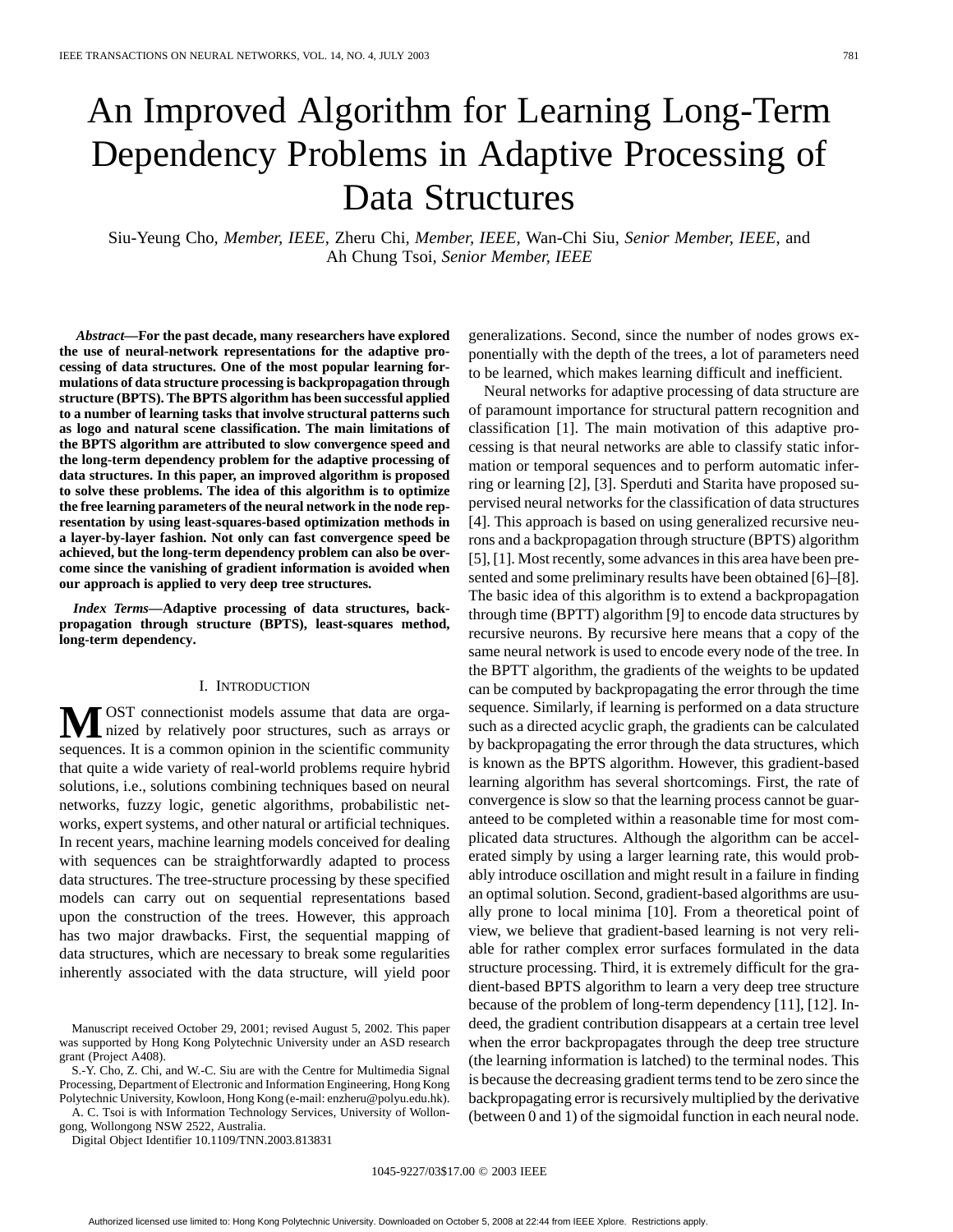

Fig. 1. Illustration of a data structure with its nodes encoded by a single-hidden-layer neural network. (a) Directed acyclic graph (DAG). (b) Encoded DAG.

This results in convergence stalling and yields a poor generalization.

In view of the rather complex error surfaces formulated by the adaptive processing of data structures, we need more sophisticated learning schemes to replace the gradient-based algorithm so as to avoid the learning parameters being converged to suboptimal solutions. These algorithms may include simulated annealing, genetic algorithms, and more specific heuristic learning algorithms [13]–[16]. Although they are able to tackle the local minima problem, the computational cost is relatively high. In this paper, an improved learning algorithm for adaptive processing of data structures is developed to reduce the aforementioned problems. This proposed learning scheme is modified from the derived methods reported in [15] and [16] and implemented into the recursive neural representation. The optimum values of the learning parameters in the recursive neural representation for tree structures are determined by the modified linear least squares method in a layer-by-layer fashion so that the convergence of the algorithm can be accelerated. The updated parameters do not need to be evaluated by the total gradients through data structures so that the problem of long-term dependency can be eliminated. The proposed algorithm has been validated by different simulation problems in structural representation, including a traffic policeman signaling simulation problem [1], a full binary tree structural problem, and a natural scene classification [18]. For the scene classifications, image contents can be represented by a tree-structure representation that can characterize the image features at multiscales as beneficial to image classification by using a small number of simple features. Experimental results illustrate that our proposed algorithm outperforms the BPTS algorithms. By using this improved algorithm, the learning performance of the tree structure data can be enhanced significantly in terms of convergence speed, quality of solution, and avoidance of the long-term dependency problem in the structural processing.

This paper is organized as follows: the basic idea of the adaptive processing of data structures is presented in Section II. A detailed discussion of the long-term dependency problem is given in Section III. The derivations of our proposed algorithm for the adaptive processing of data structure is given in Section IV. In Section V, the results of the simulations for tree structure tasks are discussed and we show that our proposed methodology is able to overcome the limitations of the BPTS algorithm. Finally, the conclusion is drawn in Section VI.

# II. ADAPTIVE PROCESSING OF DATA STRUCTURES

In this paper, the problem of devising neural network architectures and learning algorithms for the adaptive processing of data structure is addressed for the classification of structured patterns. The encoding method by recursive neural networks was based on and modified by the research works of [1] and [4]. We consider that a structured domain  $D$  and all graphs (Trees are a special case of graphs. In the following discussion, we will use either graph or tree when it is appropriate.)  $G$  form learning set representing the task of the adaptive processing of data structures. This representation by the recursive neural networks is shown in Fig. 1.

As shown in Fig. 1, a copy of the same neural network [shown on the right-hand side of Fig. 1(b)] is used to encode every node in a graph  $G$ . Such an encoding scheme is flexible enough to allow the model to deal with DAGs of different internal structures and with a different number of nodes. Moreover, the model can also naturally integrate structural information into its processing. In a DAG shown in Fig. 1(a), the operation is run forward for each graph, i.e., from terminals nodes (N3 and N4) to the root node (N1). A maximum number of children for a node (i.e., the maximum branch factor  $c$ ) is assumed for a task. For instance, a binary tree (each node has two children only) has a maximum branch factor  $c$  equal to two. At the terminal nodes, there will no inputs from children. Therefore, the terminal nodes are known as frontier nodes. The forward recall is in the direction from the frontier nodes to the root in a bottom up fashion. The bottom–up processing from a child node to its parent node can be denoted by an operator  $q^{-1}$ . Suppose that a maximum branch factor of c has been predefined, each of the form  $q_i^{-1}$ ,  $i = 1, 2, \ldots, c$ , denotes the input from the *i*th child into the current node. This operator is similar to the shift operator used in the time series representation. Thus, the recursive network for the structural processing is formed as

$$
\mathbf{x} = F_n \left( \mathbf{A} q^{-1} \mathbf{y} + \mathbf{B} \mathbf{u} \right) \tag{1}
$$

$$
y = F_p(Cx + Du)
$$
 (2)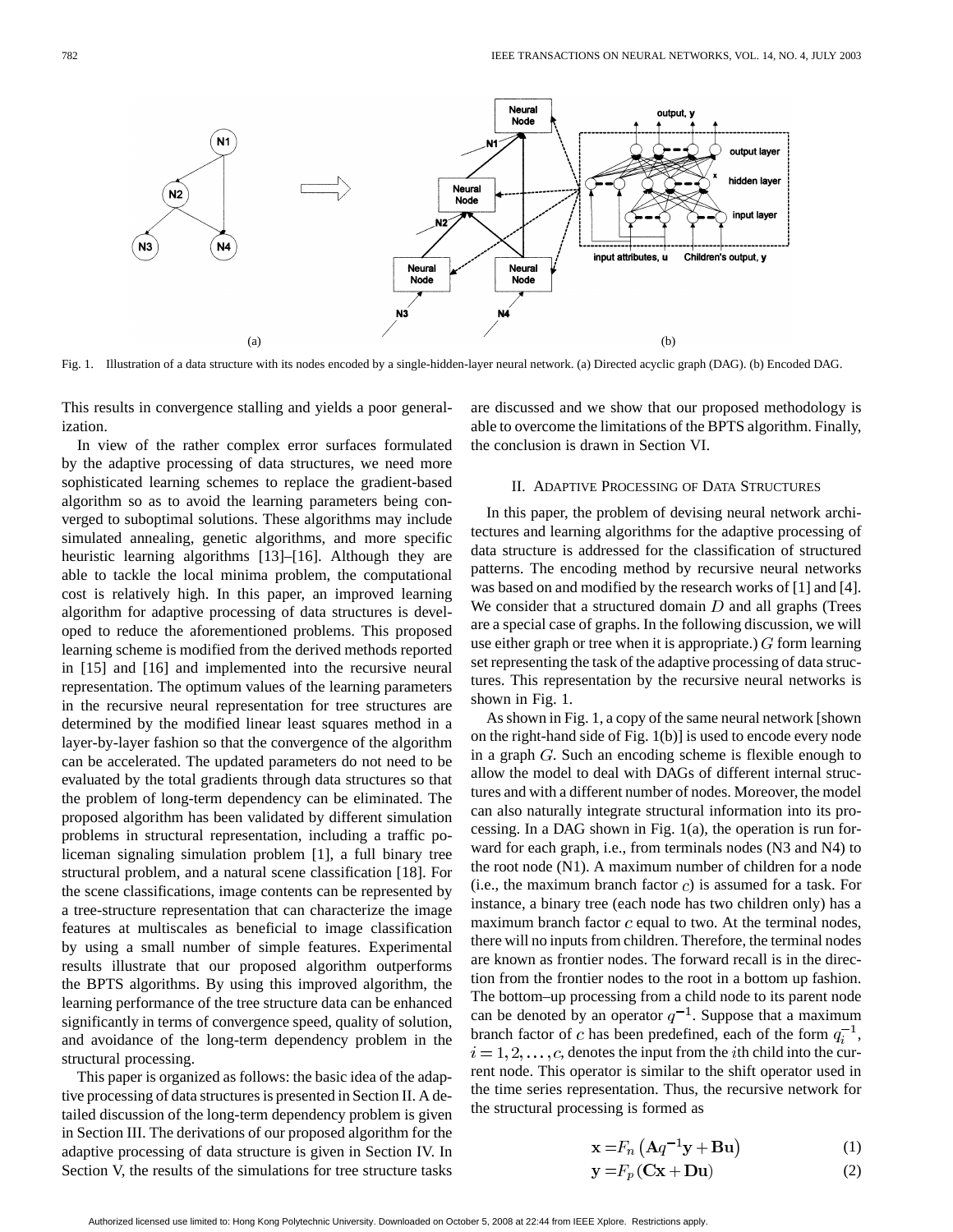where  $x$ ,  $u$ , and  $y$  are the *n*-dimensional output vector of the *n* hidden layer neurons, the  $m$ -dimensional inputs to the neurons, and the p dimensional outputs of the neurons, respectively.  $q^{-1}$ is a notation indicating that the input to the node is taken from its child so that

$$
q^{-1}\mathbf{y} = \begin{pmatrix} q_1^{-1}\mathbf{y} \\ q_2^{-1}\mathbf{y} \\ \vdots \\ q_c^{-1}\mathbf{y} \end{pmatrix} . \tag{3}
$$

The parametric matrix  $\bf{A}$  is defined as follows:

$$
\mathbf{A} = \begin{pmatrix} \mathbf{A}^1 & \mathbf{A}^2 & \cdots & \mathbf{A}^c \end{pmatrix} \tag{4}
$$

where  $c$  denotes the maximum number of children in the graph. **A** is a  $n \times (c \times p)$  matrix such that each  $A^k$ ,  $k = 1, 2, \dots, c$  is a  $n \times p$  matrix, which is formed by the vectors  $a_i^i$ ,  $j = 1, 2, ..., n$ . The parameters **B**, **C**, and **D** are respectively  $(n \times m)$ ,  $(p \times n)$ , and  $(p \times m)$ -dimensional matrices.  $F_n(\cdot)$  and  $F_p(\cdot)$  are n and  $p$  dimensional vectors, respectively, given as follows:

$$
F_n(\alpha) = \begin{pmatrix} f(\alpha_1) \\ f(\alpha_2) \\ \vdots \\ f(\alpha_n) \end{pmatrix}
$$
 (5)

where  $f(\alpha)$  is the nonlinear function defined as  $f(\alpha)$  =  $1/(1+e^{-\alpha}).$ 

In accordance with the research work by Hammer and Sperschnedier [19], based on the theory of the universal approximation of the recursive neural networks, a single hidden layer is sufficient to approximate any complicated mapping problems. The input–output learning task can be defined by estimating the parameters  $A$ ,  $B$ ,  $C$ , and  $D$  in the parameterization from a set of input–output examples. Each input-output example can be formed in a tree data structure consisting of a number of nodes with their inputs and target outputs. Each node's inputs are described by a set of attributes **u**. The target output is denoted by  $t$ , where  $t$  is a *p*-dimensional vector. So, the cost function is defined as a total sum-squared-error function

$$
J = \frac{1}{2} \sum_{i=1}^{N_T} \left( \mathbf{t}_i - \mathbf{y}_i^R \right)^T \left( \mathbf{t}_i - \mathbf{y}_i^R \right) \tag{6}
$$

where  $N_T$  is the total number of the learning data structures.  $y<sup>R</sup>$  denotes the output at the root node. Note that in the case of structural learning processing, it is often assumed that the attributes u are available at each node of the tree. The main step in the learning algorithm involves the following gradient learning step:

$$
\theta(k+1) = \theta(k) - \eta \left. \frac{\partial J}{\partial \theta} \right|_{\theta = \theta(k)} \tag{7}
$$

where  $\theta(k)$  denotes the free learning parameters  $\theta$  ${A, B, C, D}$  at the kth iteration and  $\eta$  is a learning rate.  $\partial J/\partial \theta|_{\theta=\theta(k)}$  is the partial derivative of the cost function with respect to  $\theta$  evaluated at  $\theta = \theta(k)$ . The derivation of the learning algorithm involves the evaluation of the partial

derivative of the cost function with respect to the parameters in each node. Thus, the general form of the derivatives of the cost functon with respect to the parameters is given by

$$
\frac{\partial J}{\partial \theta} = -\sum_{i=1}^{N_T} \left( \mathbf{t} - \mathbf{y}_i^R \right)^T \Lambda \left( \mathbf{y}_i^R \right) \delta \left( \nabla_\theta \mathbf{x}_i \right) \tag{8}
$$

where  $\Lambda$  (y) is a  $p \times p$  diagonal matrix defined by the first derivative of the nonlinear activation function.  $\delta$  is defined as *n*-dimensional vector which is the function of the derivative of  $x$ with respect to the parameters. It can be evaluated as

$$
\nabla_{\theta} \mathbf{x} = \Lambda(\mathbf{x}) \mathbf{A} q^{-1} \frac{\partial \mathbf{y}}{\partial \theta} \tag{9}
$$

where  $\Lambda(\mathbf{x})$  is a  $n \times n$  diagonal matrix defined in a similar manner as  $\Lambda(y)$ . It is noted that  $q^{-1}\partial y/\partial \theta$  essentially repeats the same computation such that the evaluation depends on the structure of the tree. This is so called either the folding architecture algorithm [5] or BPTS [4].

In the formulation of the learning structural processing task, it is not required to assume *a priori* knowledge of any data structures or any *a priori* information concerning the internal structures. However, we have assumed that the maximum number of children for each node in the tree is predefined. The parameterization of the structural processing problem is said to be an over-parameterization if the predefined maximum number of children is so much greater than that of real trees, i.e., there are many redundancy parameters in the recursive network than required to describe the behavior of the tree. The over-parameterization may give rise to the problem of local minima in the BPTS learning algorithm. Moreover, the long-term dependency problem may also affect the learning performance of BPTS approach due to the vanishing gradient information in learning deep trees. The learning information may disappear at a certain level of the tree before it reaches at the frontier nodes so that the convergence of the BPTS stalls and a poor generalization results. A detailed analysis of this problem will be given in the next section.

## III. LONG-TERM DEPENDENCY PROBLEMS

For backpropagation learning of multilayer perceptron (MLP) networks, it is well known that if there are too many hidden layers, the parameters at very deep layers are not updated. This is because backpropagating errors are multiplied by the derivative of the sigmoidal function, which is between zero and one and, hence, the product of the derivatives and the gradient for very deep layers could become very small. Bengio *et al.* [11], [20] have analytically explained why backprop learning problems with the long-term dependency are difficult. They stated that the recurrent MLP network is able to robustly store information for an application of long temporal sequences when the states of the network stay within the vicinity of a hyperbolic attractor, i.e., the eigenvalues of the Jacobian are within the unit circle. However, Bengio *et al.* have shown that if its eigenvalues are inside the unit circle, then the Jacobian at each time step is an exponentially decreasing function. This implies that the portion of gradients becomes insignificant. This behavior is called the effect of vanishing gradient or forgetting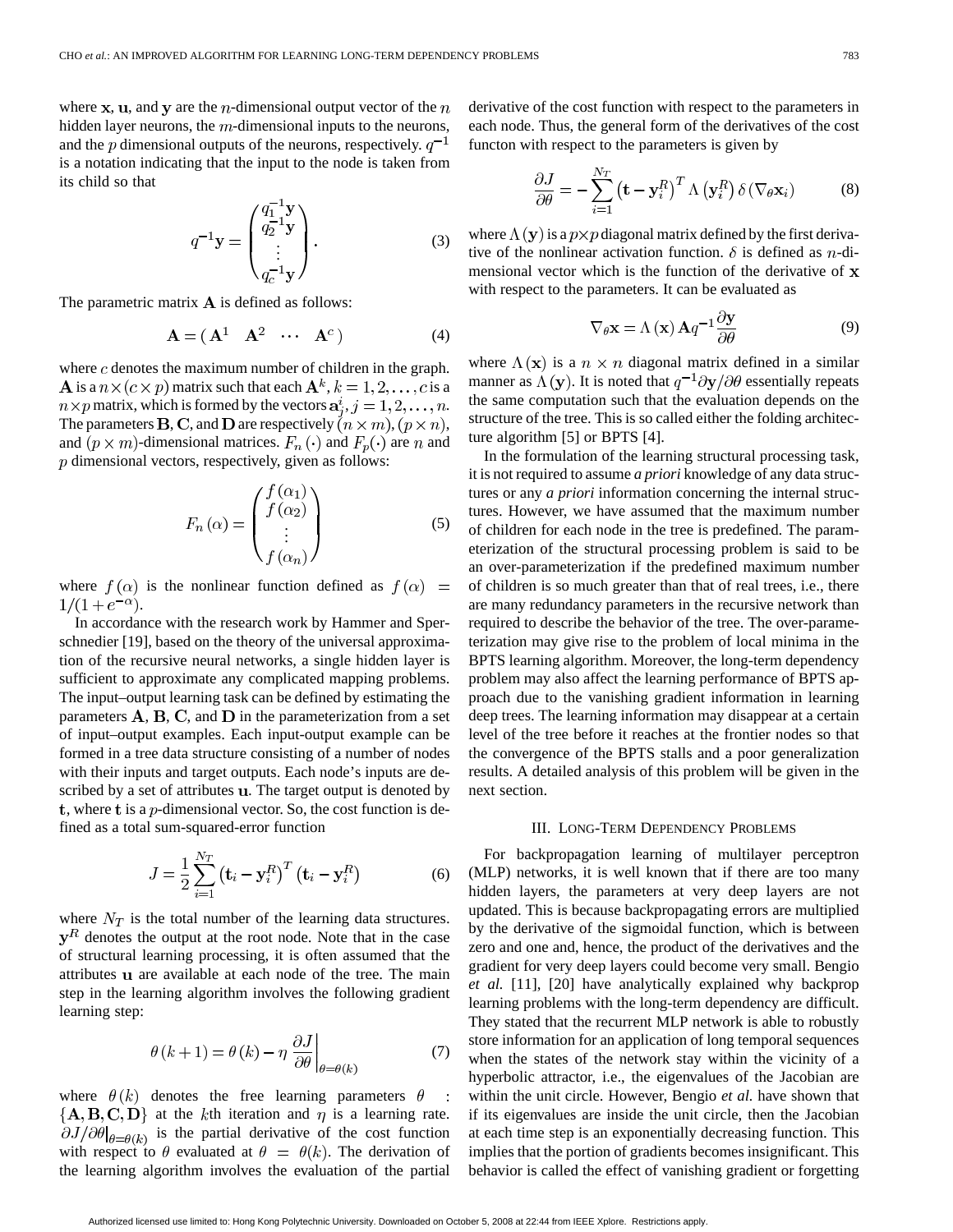behavior [11]. In this section, we briefly describe some of the key aspects of the long-term dependency problem learning in the processing of data structures. The gradient based learning algorithm updates a set of parameters  $\theta$  : { $\mathbf{A}, \mathbf{B}, \mathbf{C}, \mathbf{D}$ } in the recursive neural network for node representation defined in (1) and (2) such that the updated parameter can be denoted as

$$
\Delta \theta = \eta \nabla_{\theta} J \tag{10}
$$

where  $\eta$  is a learning rate and  $\nabla_{\theta}$  is the matrix defined as

$$
\nabla_{\theta} = \begin{bmatrix} \frac{\partial}{\partial \theta_1} & \frac{\partial}{\partial \theta_2} & \cdots & \frac{\partial}{\partial \theta_n} \end{bmatrix} . \tag{11}
$$

By using the chain rule, the gradient can be expressed as

 $\ddot{\phantom{a}}$ 

$$
\nabla_{\theta} J = -\sum_{i=1}^{N_T} \left( \mathbf{t}_i - \mathbf{y}_i^R \right)^T \nabla_{\mathbf{x}^R} \mathbf{y}_i^R \nabla_{\theta} \mathbf{x}^R. \tag{12}
$$

If we assume that computing the partial gradient with respect to the parameters of the node representation at different levels of a tree is independent, the total gradient is then equal to the sum of these partial gradients as

$$
\nabla_{\theta}J = -\sum_{i=1}^{N_T} \left(\mathbf{t}_i - \mathbf{y}_i^R\right)^T \nabla_{\mathbf{x}^R} \mathbf{y}_i^R \cdot \left(\sum_{l=1}^R J_{\mathbf{x}}^{R,R-l} \nabla_{\theta^l} \mathbf{x}^l\right)
$$
\n(13)

where  $l = 1, ..., R$  represents the levels of a tree and  $J_{\mathbf{x}}^{R,R-l}$  =  $\nabla_{\mathbf{x}^l} \mathbf{x}^R$  denotes the Jacobian of (1) expanded over a tree from level  $R$  (root node) to  $l$  backwardly. Based on the idea of Bengio *et al.* [11], the Jacobian  $J_{\mathbf{x}}^{R,n}$  is an exponentially decreasing function of  $n$  since the backpropagating error is multiplied by the derivative of the sigmoidal function which is between zero and one, so that  $\lim_{n\to\infty} J_{\mathbf{x}}^{R,n} = 0$ . This implies that the portion of  $\nabla_{\theta} J$  at the bottom levels of trees is insignificant compared to the portion at the upper levels of trees. The effect of vanishing gradients is the main reason why the BPTS algorithm is not sufficiently reliable for discovering the relationships between desired outputs and inputs, which we term the problem of long-term dependency. Therefore, we are now proposing a layer-by-layer least-squares based method to avoid this effect of vanishing gradients by the BPTS algorithm so that the evaluation for updating the parameters becomes more robust in the problem of deep tree structures. The detailed deviations of our proposed algorithm will be described in the next section.

## IV. OUR PROPOSED LEARNING ALGORITHM

We consider that a multilayer preceptron network with a single hidden layer network is adopted to encode each node in a tree shown by  $(1)$ – $(5)$ . The free learning parameters of  ${A, B, C, D}$  are optimized to generalize the data structures. In our study, the cost function of (6) can be rewritten as

$$
J = \frac{1}{2} \sum_{i=1}^{N_T} \left( \mathbf{d}_i^R - [\mathbf{C} \quad \mathbf{D}] \cdot \begin{bmatrix} \mathbf{x}_i^R \\ \mathbf{u}_i^R \end{bmatrix} \right)^T
$$

$$
\cdot \left( \mathbf{d}_i^R - [\mathbf{C} \quad \mathbf{D}] \cdot \begin{bmatrix} \mathbf{x}_i^R \\ \mathbf{u}_i^R \end{bmatrix} \right) \quad (14)
$$

where  $\mathbf{d}_i^R = F_p^{-1}(\mathbf{t}_i)$  which is the inverse function of the target output at the root node. The task of the learning algorithm is to optimize the parameters of the network by minimizing the cost function as follows:

$$
\min J = \min \frac{1}{2} \left\| \mathbf{d}^R - \mathbf{V} \cdot \mathbf{X}^R \right\|^2 \tag{15}
$$

where  $\left\Vert \cdot\right\Vert$  denotes the Euclidean norm. and  $X^R = \begin{pmatrix} \frac{X_1}{R}, \cdots, \frac{X_{N_T}}{R} \end{pmatrix}$  represent the matrices of inversed function of the target output and the input patterns of the output layer, respectively. The matrix  $V = [C \ D]$  denotes the parameters of the output layer of the network. All the derivatives of  $J$  with respect to  $V$  are

$$
\frac{\partial J}{\partial \mathbf{V}} = -\left(\mathbf{d}^R \mathbf{X}^{R^T} - \mathbf{V} \cdot \mathbf{X}^R \mathbf{X}^{R^T}\right). \tag{16}
$$

The optimal values of the parameters of the output layer of the network can be obtained by solving  $\partial J/\partial V = 0$ 

$$
\mathbf{V} = [\mathbf{C} \quad \mathbf{D}] = \left(\mathbf{X}^R \mathbf{X}^{R^T}\right)^{-1} \left(\mathbf{d}^R \mathbf{X}^{R^T}\right) \tag{17}
$$

where  $-1$ " represents the pseudoinverse operation.

As the cost function in (14) is convex with respect to all parameters, the optimum values of these parameters can be determined by the linear least squares method so that the convergence of the algorithm is accelerated. Similarly, the parameters matrix of  $W = [A \ B]$  is also updated by the layer-by-layer least squares method. The optimum values are again evaluated by taking the derivatives of the cost function  $J$  with respect to the parameters matrix  $W$  as

$$
\frac{\partial J}{\partial \mathbf{W}} = \begin{bmatrix} \frac{\partial J}{\partial \mathbf{A}} & \frac{\partial J}{\partial \mathbf{B}} \end{bmatrix} = \mathbf{0}.
$$
 (18)

The derivatives of  $J$  with respect to  $A$  and  $B$  are, respectively

$$
\frac{\partial J}{\partial \mathbf{A}} = \begin{bmatrix} \frac{\partial J}{\partial \mathbf{a}_1} \\ \vdots \\ \frac{\partial J}{\partial \mathbf{a}_n} \end{bmatrix}, \text{ and } \frac{\partial J}{\partial \mathbf{B}} = \begin{bmatrix} \frac{\partial J}{\partial \mathbf{b}_1} \\ \vdots \\ \frac{\partial J}{\partial \mathbf{b}_n} \end{bmatrix}.
$$
 (19)

By the chain rule

$$
\frac{\partial J}{\partial \mathbf{a}_j} = \left( \sum_{i=1}^{N_T} \frac{\partial \mathbf{x}_i}{\partial \mathbf{a}_j} \cdot \frac{\partial J}{\partial \mathbf{x}_i} \right)^T.
$$
 (20a)

and 
$$
\frac{\partial J}{\partial \mathbf{b}_j} = \left( \sum_{i=1}^{N_T} \frac{\partial \mathbf{x}_i}{\partial \mathbf{b}_j} \cdot \frac{\partial J}{\partial \mathbf{x}_i} \right)^T \quad j = 1 \dots n.
$$
 (20b)

We can obtain the following equations:

$$
\frac{\partial J}{\partial \mathbf{x}_i} = -\mathbf{C}^T \left( \mathbf{d}_i^R - \mathbf{C} \mathbf{x}_i \right) \tag{21}
$$

$$
\frac{\partial \mathbf{x}_i}{\partial \mathbf{a}_j} = \left[ \Lambda \left( \mathbf{x} \right) \left( \mathbf{H} \left( q^{-1} \mathbf{y}_i \right) + \mathbf{A} q^{-1} \frac{\partial \mathbf{y}_i}{\partial \mathbf{a}_j} \right) \right]^T \tag{22}
$$

and 
$$
\frac{\partial \mathbf{x}_i}{\partial \mathbf{b}_j} = \left[ \Lambda(\mathbf{x}) \left( \mathbf{H}(\mathbf{u}_i) + \mathbf{A} q^{-1} \frac{\partial \mathbf{y}_i}{\partial \mathbf{b}_j} \right) \right]^T
$$
 (23)

where  $\Lambda(\mathbf{x})$  is a  $n \times n$  diagonal matrix defined by the first derivative of the sigmoid activation function. H  $(q^{-1}y_i) = Q_y$ .  $diag(q^{-1}y_i)$  and  $H(u_i) = Q_u \cdot diag(u_i)$ , where  $Q_y$  and  $Q_u$ denote  $n \times (c \times p)$  and  $n \times m$  matrices, respectively, with all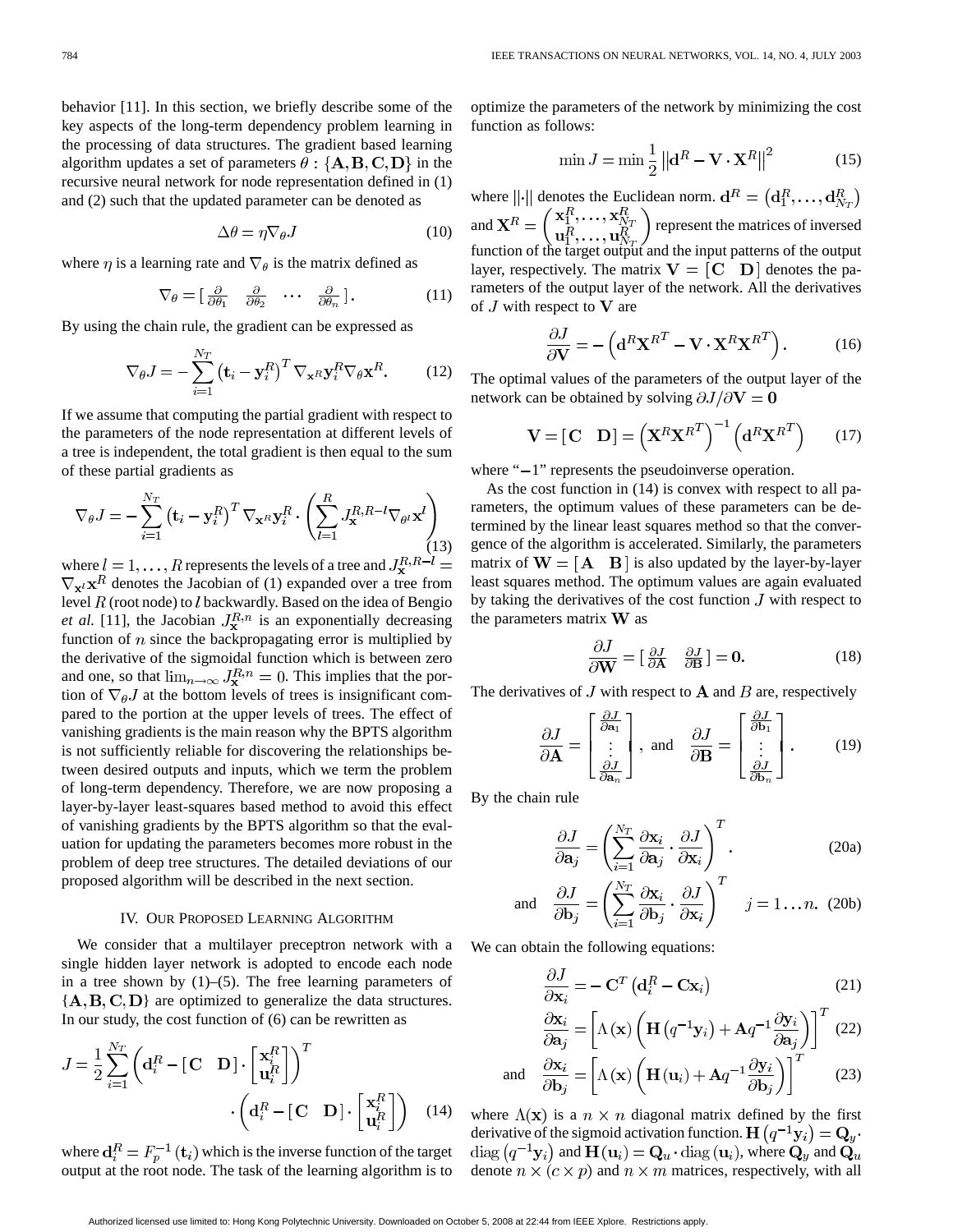elements being "1." diag  $(q^{-1}y_i)$  is a  $(c \times p) \times (c \times p)$  diagonal matrix of  $q^{-1}y_i$  and  $diag(\mathbf{u}_i)$  is a  $m \times m$  diagonal matrix of  $\mathbf{u}_i$ .

Let  $e_i^R = (d_i^R - Cx_i)$  which defines the linear error signal between the outputs of desired state and the root node, (20a) and (20b) become, respectively

$$
\frac{\partial J}{\partial \mathbf{a}_j} = -\sum_{i=1}^{N_T} \mathbf{e}_i^{RT} \mathbf{C} \Lambda(\mathbf{x}) \left( \mathbf{H} \left( q^{-1} \mathbf{y}_i \right) + \mathbf{A} q^{-1} \frac{\partial \mathbf{y}_i}{\partial \mathbf{a}_j} \right)
$$
\n(24a)\nand\n
$$
\frac{\partial J}{\partial \mathbf{b}_j} = -\sum_{i=1}^{N_T} \mathbf{e}_i^{RT} \mathbf{C} \Lambda(\mathbf{x}) \left( \mathbf{H} (\mathbf{u}_i) + \mathbf{A} q^{-1} \frac{\partial \mathbf{y}_i}{\partial \mathbf{b}_j} \right).
$$
\n(24b)

If

$$
\mathbf{e}_i^{hid^T} = \mathbf{e}_i^{RT} \mathbf{C} \Lambda \left( \mathbf{x} \right) \tag{25}
$$

denotes the error signal between the desired and the output states at the hidden layer, then the desired state at the hidden layer can be defined as  $\mathbf{z}_i = (\mathbf{x}_i + \mathbf{e}_i^{hid})$ . In our study,  $\mathbf{z}_i$  can be approximated by a first-order Taylor series as

$$
\mathbf{z}_{i}(\mathbf{A}, \mathbf{B}) \approx \mathbf{z}_{i}(\mathbf{A}_{0}, \mathbf{B}_{0}) + \sum_{j=1}^{n} \left(\frac{\partial \mathbf{z}_{i}}{\partial \mathbf{a}_{j}}\right)^{T} \Delta \mathbf{a}_{j} \n+ \sum_{j=1}^{n} \left(\frac{\partial \mathbf{z}_{i}}{\partial \mathbf{b}_{j}}\right)^{T} \Delta \mathbf{b}_{j} + \cdots \n\approx (\mathbf{A}_{0}q^{-1}\mathbf{y}_{i} + \mathbf{B}_{0}\mathbf{u}_{i} + \mathbf{e}_{i}^{hid}) + \sum_{j=1}^{n} \left(\frac{\partial \mathbf{z}_{i}}{\partial \mathbf{a}_{j}}\right)^{T} \Delta \mathbf{a}_{j} \n+ \sum_{j=1}^{n} \left(\frac{\partial \mathbf{z}_{i}}{\partial \mathbf{b}_{j}}\right)^{T} \Delta \mathbf{b}_{j} + \cdots \n\approx \left(\mathbf{A}_{0}q^{-1}\mathbf{y}_{i} + \sum_{j=1}^{n} \left(\frac{\partial \mathbf{z}_{i}}{\partial \mathbf{a}_{j}}\right)^{T} \Delta \mathbf{a}_{j} + \cdots\right)
$$

$$
+\left(\mathbf{B}_0\mathbf{u}_i+\sum_{j=1}^n\left(\frac{\partial\mathbf{z}_i}{\partial\mathbf{b}_j}\right)^T\Delta\mathbf{b}_j+\cdots\right)+\mathbf{e}_i^{hid}
$$

$$
\approx \mathbf{z}_i(\mathbf{A})+\mathbf{z}_i(\mathbf{B})+\mathbf{e}_i^{hid}.
$$
 (26)

Therefore, the following two approximated functions can be obtained:

$$
\mathbf{z}_{i}\left(\mathbf{A}\right) \approx \hat{\mathbf{A}}q^{-1}\mathbf{y}_{i} + \gamma \mathbf{e}_{i}^{hid} \tag{27a}
$$

$$
\mathbf{z}_i(\mathbf{B}) \approx \mathbf{B} \mathbf{u}_i + (1 - \gamma) \mathbf{e}_i^{hd} \tag{27b}
$$

where  $\gamma$  denotes the portion of error contributions. In our experimental study,  $\gamma$  is set to 0.5.

Therefore, from  $(24a)$ ,  $(26)$ , and  $(27a)$ , the derivatives of J with respect to  $A$  can be written as

$$
\frac{\partial J}{\partial \mathbf{A}} = \left[\sum_{i=1}^{N_T} \left(\mathbf{z}_i (\mathbf{A}) - \hat{\mathbf{A}} q^{-1} \mathbf{y}_i\right)^T \left(\mathbf{H}\left(q^{-1} \mathbf{y}_i\right) + \mathbf{A} q^{-1} \frac{\partial \mathbf{y}_i}{\partial \mathbf{a}_1}\right)\right] \cdot \left[\sum_{i=1}^{N_T} \left(\mathbf{z}_i (\mathbf{A}) - \hat{\mathbf{A}} q^{-1} \mathbf{y}_i\right)^T \left(\mathbf{H}\left(q^{-1} \mathbf{y}_i\right) + \mathbf{A} q^{-1} \frac{\partial \mathbf{y}_i}{\partial \mathbf{a}_n}\right)\right].
$$
\n(28)

If we have  $(29)$ – $(30)$ , shown at the bottom of the page, where the desired state at the hidden layer is approximated as  $\mathbf{z}_i(\mathbf{A}) = \mathbf{A}q^{-1}\mathbf{y}_i + 0.5\mathbf{e}_i^R\mathbf{C}\Lambda(\mathbf{x})$ . The derivative  $\vdots$  is a  $(c \times p) \times (c \times p)$  matrix

with the output gradients of the child nodes with respect to the  $A$  parameters. Generally, if the number of tree level,  $l = 1, \ldots, L - 1$ , where L is the total tree level, the derivative

$$
\frac{\partial q^{-l} \mathbf{y}_i}{\partial \mathbf{a}_j^c} = \mathbf{C}\Lambda(\mathbf{x}) \left( \mathbf{H} \left( q^{-(l+1)} \mathbf{y}_i \right) + \mathbf{A} q^{-(l+1)} \frac{\partial \mathbf{y}_i}{\partial \mathbf{a}_j^c} \right). \tag{31}
$$

$$
\begin{bmatrix}\n\sum_{i=1}^{N_T} \left( \mathbf{z}_i (\mathbf{A}) - \hat{\mathbf{A}} q^{-1} \mathbf{y}_i \right)^T \left( \mathbf{H} \left( q^{-1} \mathbf{y}_i \right) + \mathbf{A} q^{-1} \frac{\partial \mathbf{y}_i}{\partial \mathbf{a}_1} \right) \\
\vdots \\
\sum_{i=1}^{N_T} \left( \mathbf{z}_i (\mathbf{A}) - \hat{\mathbf{A}} q^{-1} \mathbf{y}_i \right)^T \left( \mathbf{H} \left( q^{-1} \mathbf{y}_i \right) + \mathbf{A} q^{-1} \frac{\partial \mathbf{y}_i}{\partial \mathbf{a}_n} \right)\n\end{bmatrix}
$$
\n
$$
= \begin{bmatrix}\n0 \\
\vdots \\
0\n\end{bmatrix}
$$
\n
$$
\hat{\mathbf{A}} = \begin{bmatrix}\n\sum_{i=1}^{N_T} q^{-1} \mathbf{y}_i^T \left( \mathbf{H} \left( q^{-1} \mathbf{y}_i \right) + \mathbf{A} q^{-1} \frac{\partial \mathbf{y}_i}{\partial \mathbf{a}_1} \right)^T \right]^{-1} \left[ \sum_{i=1}^{N_T} \mathbf{z}_i (\mathbf{A})^T \left( \mathbf{H} \left( q^{-1} \mathbf{y}_i \right) + \mathbf{A} q^{-1} \frac{\partial \mathbf{y}_i}{\partial \mathbf{a}_1} \right) \right] \\
\vdots \\
\sum_{i=1}^{N_T} q^{-1} \mathbf{y}_i^T \left( \mathbf{H} \left( q^{-1} \mathbf{y}_i \right) + \mathbf{A} q^{-1} \frac{\partial \mathbf{y}_i}{\partial \mathbf{a}_n} \right)^T \right]^{-1} \left[ \sum_{i=1}^{N_T} \mathbf{z}_i (\mathbf{A})^T \left( \mathbf{H} \left( q^{-1} \mathbf{y}_i \right) + \mathbf{A} q^{-1} \frac{\partial \mathbf{y}_i}{\partial \mathbf{a}_n} \right) \right] \tag{30}
$$

 $\sim$   $\sim$ 

Authorized licensed use limited to: Hong Kong Polytechnic University. Downloaded on October 5, 2008 at 22:44 from IEEE Xplore. Restrictions apply.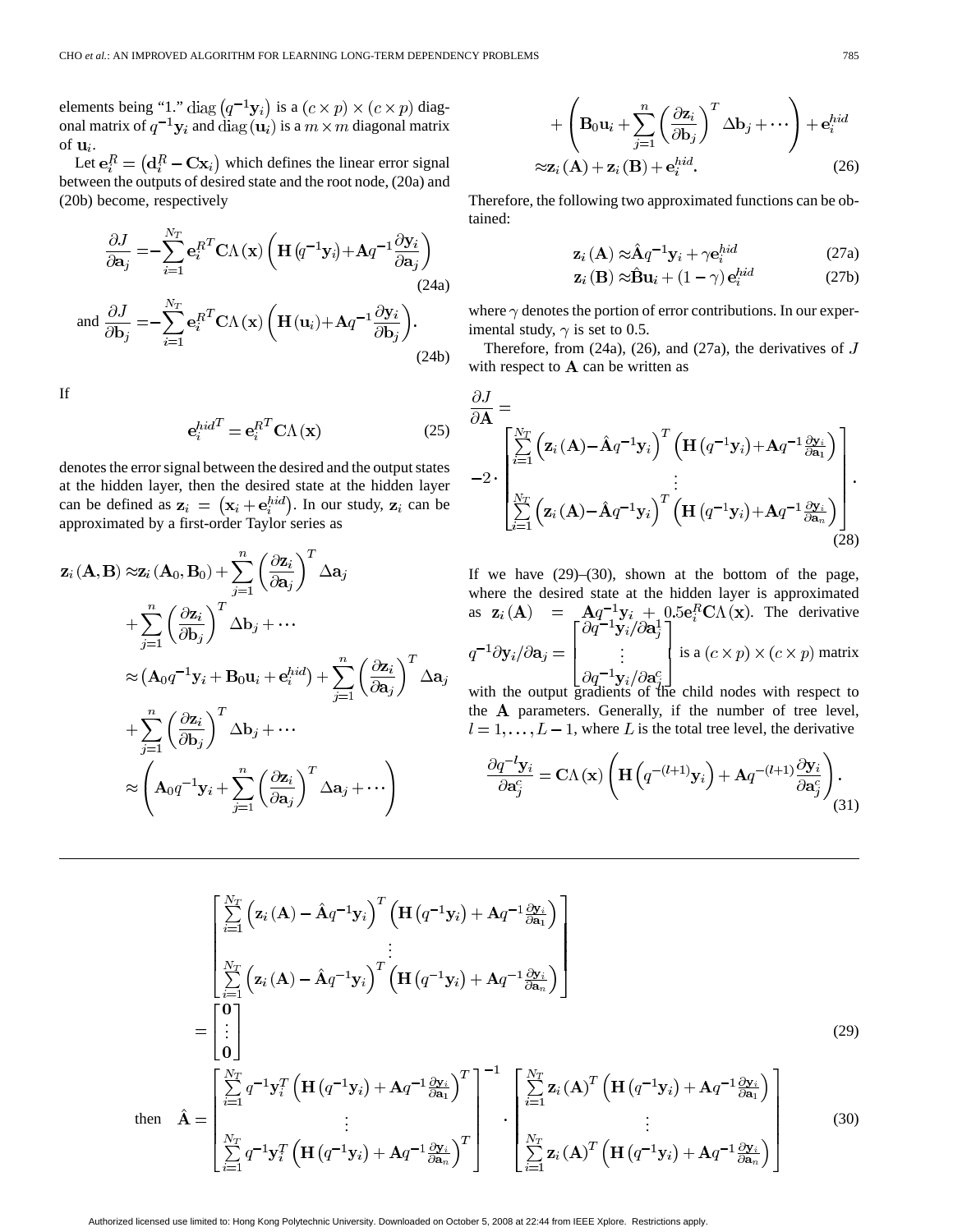Similarly, the derivatives of  $J$  with respect to the parameters  $\bf{B}$ from (20b), (24b), and (27b)

$$
\frac{\partial J}{\partial \mathbf{B}} = -2 \cdot \begin{bmatrix} \sum_{i=1}^{N_T} \left( \mathbf{z}_i \left( \mathbf{B} \right) - \hat{\mathbf{B}} \mathbf{u}_i \right)^T \left( \mathbf{H} \left( \mathbf{u}_i \right) + \mathbf{A} q^{-1} \frac{\partial \mathbf{y}_i}{\partial \mathbf{b}_1} \right) \\ \vdots \\ \sum_{i=1}^{N_T} \left( \mathbf{z}_i \left( \mathbf{B} \right) - \hat{\mathbf{B}} \mathbf{u}_i \right)^T \left( \mathbf{H} \left( \mathbf{u}_i \right) + \mathbf{A} q^{-1} \frac{\partial \mathbf{y}_i}{\partial \mathbf{b}_n} \right) \end{bmatrix} .
$$

If

$$
\begin{bmatrix}\n\sum_{i=1}^{N_T} \left( \mathbf{z}_i \left( \mathbf{B} \right) - \hat{\mathbf{B}} \mathbf{u}_i \right)^T \left( \mathbf{H} \left( \mathbf{u}_i \right) + \mathbf{A} q^{-1} \frac{\partial \mathbf{y}_i}{\partial \mathbf{b}_1} \right) \\
\vdots \\
\sum_{i=1}^{N_T} \left( \mathbf{z}_i \left( \mathbf{B} \right) - \hat{\mathbf{B}} \mathbf{u}_i \right)^T \left( \mathbf{H} \left( \mathbf{u}_i \right) + \mathbf{A} q^{-1} \frac{\partial \mathbf{y}_i}{\partial \mathbf{b}_n} \right)\n\end{bmatrix} = \begin{bmatrix}\n0 \\
\vdots \\
0\n\end{bmatrix}
$$
\n(33)

then

$$
\hat{\mathbf{B}} = \begin{bmatrix} \sum_{i=1}^{N_T} \mathbf{u}_i^T \left( \mathbf{H}(\mathbf{u}_i) + \mathbf{A}q^{-1} \frac{\partial \mathbf{y}_i}{\partial \mathbf{b}_1} \right)^T \\ \vdots \\ \sum_{i=1}^{N_T} \mathbf{u}_i^T \left( \mathbf{H}(\mathbf{u}_i) + \mathbf{A}q^{-1} \frac{\partial \mathbf{y}_i}{\partial \mathbf{b}_n} \right)^T \\ \vdots \\ \sum_{i=1}^{N_T} \mathbf{z}_i (\mathbf{B})^T \left( \mathbf{H}(\mathbf{u}_i) + \mathbf{A}q^{-1} \frac{\partial \mathbf{y}_i}{\partial \mathbf{b}_1} \right) \\ \vdots \\ \sum_{i=1}^{N_T} \mathbf{z}_i (\mathbf{B})^T \left( \mathbf{H}(\mathbf{u}_i) + \mathbf{A}q^{-1} \frac{\partial \mathbf{y}_i}{\partial \mathbf{b}_n} \right) \end{bmatrix}
$$
(34)

where the desired state at the hidden layer are approximated as  $\mathbf{z}_i(\mathbf{B}) = \mathbf{B} \mathbf{u}_i + 0.5 \mathbf{e}_i^R \mathbf{C} \Lambda(\mathbf{x})$ . The derivative

$$
q^{-1}\partial \mathbf{y}_i/\partial \mathbf{b}_j = \begin{bmatrix} \partial q^{-1}\mathbf{y}_i/\partial \mathbf{b}_j^1 \\ \vdots \\ \partial q^{-1}\mathbf{y}_i/\partial \mathbf{b}_j^c \end{bmatrix}
$$

is a  $(c \times p) \times m$  matrix with the output gradients of the child nodes with respect to the  $B$  parameters. Again, if the number of tree level,  $l = 1, ..., L - 1$ , where L is the total tree level, the derivative

$$
\frac{\partial q^{-l} \mathbf{y}_i}{\partial \mathbf{b}_j^c} = \mathbf{C} \Lambda(\mathbf{x}) \left( \mathbf{H}(\mathbf{u}_i) + \mathbf{A} q^{-(l+1)} \frac{\partial \mathbf{y}_i}{\partial \mathbf{b}_j^c} \right). \tag{35}
$$

Computationally, the evaluations of these two derivatives [in (31) and (35)] depend on the structure of the tree and essentially repeats the computations propagating through the structure backwardly. For instance, the total derivatives of the output nodes with respect to the  $A$  parameters for the whole structure are, generally, defined as

$$
\frac{\partial q^{-1} \mathbf{y}_i}{\partial \mathbf{a}_j^c} = \mathbf{C}\Lambda(\mathbf{x}) \mathbf{H} \left( q^{-2} \mathbf{y}_i \right) + \mathbf{C}\Lambda(\mathbf{x}) \mathbf{A} \cdot (\mathbf{C}\Lambda(\mathbf{x}) \left( \mathbf{H} \left( q^{-3} \mathbf{y}_i \right) + \cdots \mathbf{A} \cdot \left( \mathbf{C}\Lambda(\mathbf{x}) \left( \mathbf{H} \left( q^{-(L-1)} \mathbf{y}_i \right) + \mathbf{A} \right) \right) \right) \right). \quad (36)
$$

From the above discussion, suppose we are dealing with an extremely deep tree structure by this proposed algorithm, let  $L \rightarrow \infty$ , so the total derivatives can be simplified by taking

$$
\lim_{L \to \infty} \frac{\partial q^{-1} \mathbf{y}_i}{\partial \mathbf{a}_j^c} \approx \mathbf{C} \Lambda(\mathbf{x}) \mathbf{H}\left(q^{-2} \mathbf{y}_i\right) \tag{37}
$$

as the expression at right-hand side tends to be zero because of infinite multiples of  $\Lambda(\mathbf{x})$  (it is noted that all elements of  $\Lambda(\mathbf{x})$ ) are between zero to one). Similarly, the total derivatives of the output nodes with respect to the  $B$  paratemetes for the whole structure are obtained by the same manner as

$$
\lim_{L \to \infty} \frac{\partial q^{-1} \mathbf{y}_i}{\partial \mathbf{b}_j^c} \approx \mathbf{C} \Lambda(\mathbf{x}) \, \mathbf{H}(\mathbf{u}_i). \tag{38}
$$

Based on the above evaluations, the effect of vanishing gradients can be avoided so that the problem of long-term dependency can be eliminated for the processing in a deep tree structure.

In accordance with the above updated (17), (30), and (34), the parameters  $(A, B, C, and D)$  of the node representation can be evaluated by the least squares method and a suboptimal solution can be found in a few iterations. This is fairly efficient when operating under simple convex error surfaces with only a unique minimum. But under highly convoluted nonconvex surfaces encountered in practical problems of data structure representation, the least squares methods often lead to nonoptimal or unacceptable solutions. Once the algorithm is trapped into a nonoptimal state, the learning performance cannot be improved by increasing the number of iterations; hence the convergence stalls. Thus, in this paper, a heuristic mechanism is proposed to provide a force trajectory that will yield increasing opportunities of obtaining an optimal solution. Our proposed mechanism introduces a penalty term into the suboptimal solutions when the convergence stalls. The element of penalty term is generated by a Gaussian random generator to provide a random search in the corresponding parameters space. The search is performed repeatedly until the cost function converges again outside the suboptimal state. Afterwards, the learning procedure continues to search locally by using the least squares method. According to the above statements, the updated set of parameters  $\theta$  : {A,B,C,D} formulation by the heuristic can be written as

$$
\theta^{**} = \hat{\theta}(k-1) + \alpha \left(\theta^* - \hat{\theta}(k-1)\right) + \beta \Phi \qquad (39)
$$

where  $\theta^{**}$  represents a new solution of the estimated parameters of the node representations.  $\hat{\theta}(k-1)$  is the solution at the pervious iteration and  $\theta^*$  represents the suboptimal state.  $\alpha$  is a positive constant which is less than but close to unity.  $\Phi = \mathbf{U} \cdot ||\partial J/\partial \theta||$ , where U denotes a matrix with the same size as the estimated parameters, which consists of a set of unit vectors generated by the Gaussian random generator to provide a random search direction to force trajectory out of the suboptimal state when the convergence stalls.  $\|\partial J/\partial \theta\|$  is a norm of the total gradient matrices through the whole structure which is evaluated by the components of the derivatives shown in (37) and (38) approximately. The step-size of the search is denoted

Authorized licensed use limited to: Hong Kong Polytechnic University. Downloaded on October 5, 2008 at 22:44 from IEEE Xplore. Restrictions apply.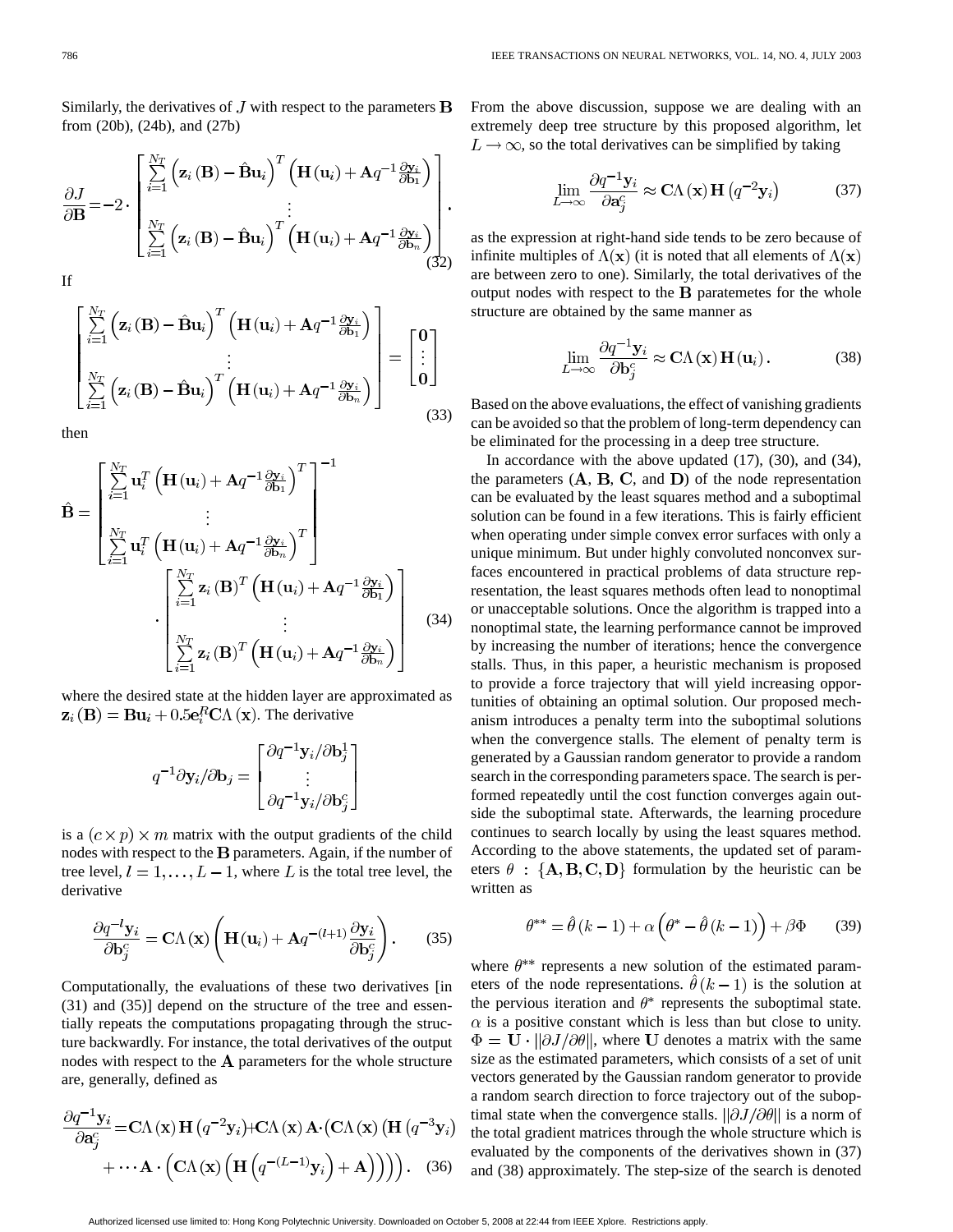by  $\beta$  of which its value increases gradually by a small fraction to enhance the searching ability. The increasing quantity of the step-size is a critical consideration according to the following conditions.

- 1) If the increase in  $\beta$  is too large, a significant change in the estimated parameters is possible because of the strong effect of the penalty term. In this case, the algorithm is unstable since it may result in an invalid solution.
- 2) If the increase in  $\beta$  is too small, only a small change in the parameters is allowed for the trajectory to escape because the penalty term is virtually redundancy.

As a result, in our experimental study, the quantity of step-size  $\beta$  is increased by 0.5% of the previous values until an escape from the suboptimal state is achieved.

The whole learning mechanism of our proposed algorithm for the data structure processing is summarized as follows.

Step 1: Algorithm initialization, set  $\longleftarrow$ 0. Randomize the parameters ( $\theta$  $\boldsymbol{n}$  $\{A, B, C, D\}$ ) of the neural network in the node representation of data structure. Propagate the input attributes of each node through the data structure from frontier nodes to root forwardly and, hence, obtain the output of root node  $(\mathbf{y}^R)$ .

Step 2: Define the stopping criterion for the learning convergence and set the values of the heuristic learning parameters  $\alpha$  and  $\beta$ .

Step 3: While the stopping criterion is not met do

(a)  $n \leftarrow n+1$ .

(b) For  $i := 1$  to  $N_T$  do

Update the parameters  $\theta$  ${A, B, C, D}$  $\ddot{\cdot}$ through the whole structure by (17), (30) and (34).

(c) Calculate an error between the desired output and the root output of all learning examples by the new updated parameters.

(d) If the learning convergence stalls (i.e., the current value of the error is not less than the previous value), then use the heuristic shown in (39) in order to update the parameters until the convergence continues to converge.

Step 4: Store the updated parameters of the neural networks in the node representation.

### V. EXPERIMENTAL RESULTS AND DISCUSSIONS

This section presents the performance of our proposed algorithm for overcoming the long-term dependency problem in the adaptive processing of data structures. Several experiments were conducted for performance validation. In all cases, each



Fig. 2. Example of traffic policeman by combining primitives.

node of data structures is encoded by a single-hidden-layer network. The initialization is performed by taking the free-learning parameters of the node randomly in the range of  $-1.0$  to 1.0 with uniform distribution. The performance of our proposed algorithm is compared with different types of Backprop Through Structures (BPTS) algorithm reported in [1]. Mean-square error (MSE) is defined by

$$
MSE = \frac{\sum_{i=1}^{N_T} (\mathbf{t}_i - \mathbf{y}_i^R)^T (\mathbf{t}_i - \mathbf{y}_i^R)}{p \cdot N_T}
$$
(40)

that is used as a metric for the stopping criterion, where  $p$  is the number of outputs of the neural network and  $N_T$  is the size of learning samples.

# *A. Performance Evaluation on the Traffic Policeman Signaling Simulation Problem*

This problem has been considered by the BPTS algorithm proposed in [1] which presented a well-controlled environment for validation. A number of primitives are adopted, which include hat, face, body, left arm, left hand object, right arm, right hand object, skirt or pants, and pedestal. These primitives can be described by a number of input attributes, for examples, color, shape, and position. These primitives can be joined together to form a policeman signifying a "go" traffic or a "stop" traffic concept. Fig. 2 presents an example of the traffic policeman composed of these primitives. A tree representation of this example is shown in Fig. 3. In this problem, 1057 samples are given and all the samples are varied by the different attributes of the primitives. Half of the samples represent the concept of "go" traffic and the remaining represent the concept of "stop" traffic.

In the learning task, a grammatical knowledge of the traffic policeman is not required and instead we only assume that the information about the policeman image representation is given. Basically, the image representation of the policeman composed of different parts is assumed to make use of *a priori* knowledge in the feature extraction. Each traffic policeman is divided into nine objects and 18 features are extracted by the  $x$  and  $y$  coordinates of the center of mass of these nine objects. These 18 features are used as the input to the learning algorithm. Five hundred structure patterns were generated for the learning set and the remaining 557 structure patterns were used for validation. A single hidden layer neural network has been used with only two inputs and two outputs. The number of hidden units can be varied and we use both four and six hidden units for our investigations. The performance of our proposed algorithm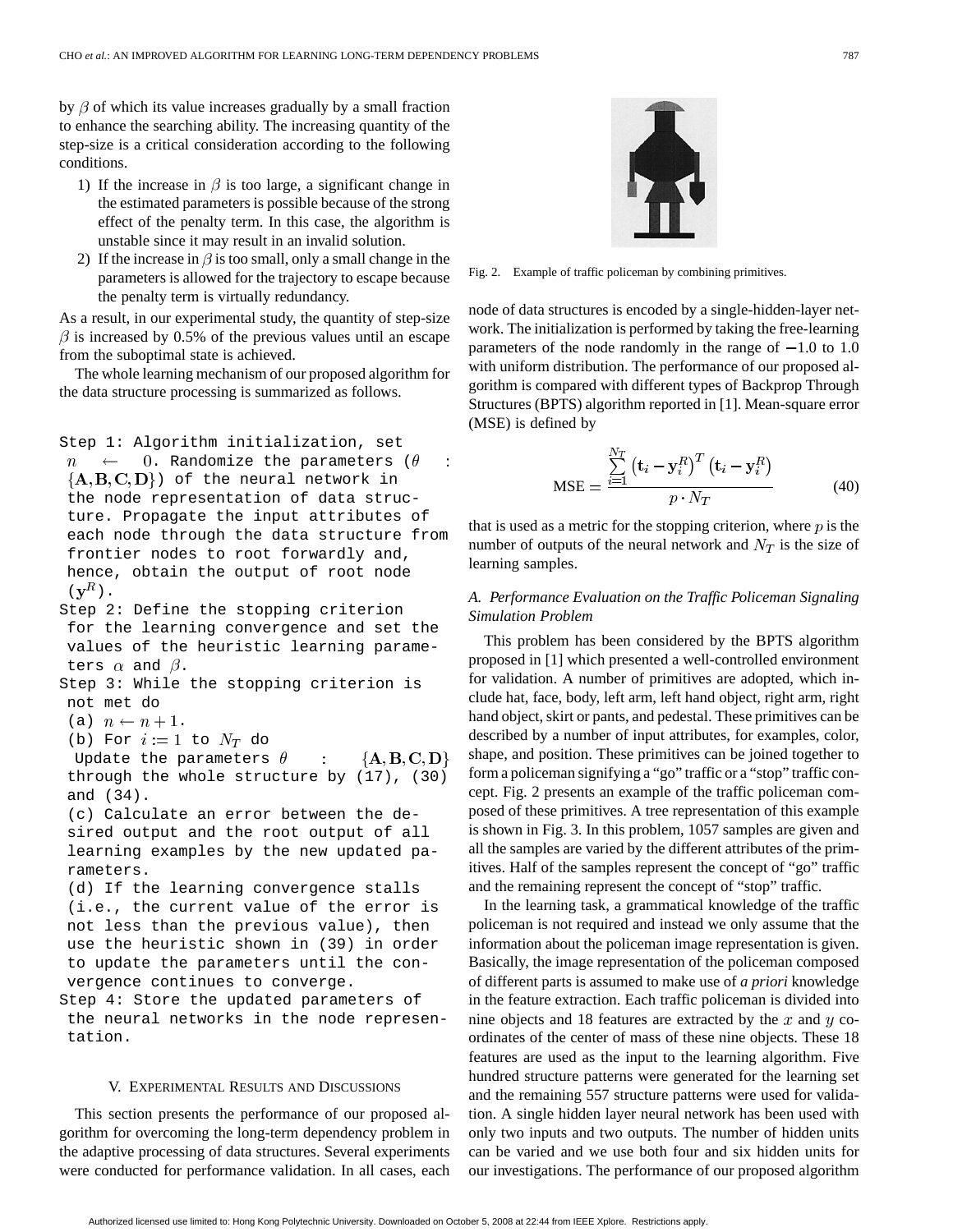

Fig. 3. Tree representation of the traffic policeman. (Shading blocks represent the primitives).

TABLE I PERFORMANCE OF THE PROPOSED AND THE BPTS TYPE ALGORITHMS ON THE TRAFFIC POLICEMAN BENCHMARK PROBLEM

| Algorithm                                                       | Number of<br>hidden<br>units | Number of epochs at<br>the stopping criterion | CPU learning time required<br>(sec) | Classification rate<br>for validation |
|-----------------------------------------------------------------|------------------------------|-----------------------------------------------|-------------------------------------|---------------------------------------|
| BackProp Through<br>Structures (BPTS)                           |                              | 553                                           | 144                                 | 94.4%                                 |
|                                                                 |                              | 469                                           | 145                                 | 94.4%                                 |
| BackProp Through<br>Structures with<br>momentum<br>$(BPTSw-MO)$ |                              | 140                                           | 43                                  | 92.2%                                 |
|                                                                 |                              | 72                                            | 22                                  | 89.4%                                 |
| Proposed LS based<br>with heuristic<br>(PROP)                   |                              | 49                                            | 59                                  | 99.2%                                 |
|                                                                 | 6                            |                                               | 2                                   | 94.6%                                 |



Fig. 4. Convergence performances of the different algorithms for adaptive processing of data structures in traffic policemen signalling simulation. (a) Four hidden units used. (b) Six hidden units used.

is compared to the BPTS algorithms and their results are tabulated in Table I. Also, the convergence performances of all these compared algorithms are demonstrated in Fig. 4. It is noted that the proposed algorithm has the advantage of faster convergence speed with about 50 iterations being required. Although our proposed algorithm has a relative high computational cost for each iteration, the CPU time required for our algorithm is still much lower than that of the BPTS algorithms because of the faster rate of convergence yielded by the proposed learning algorithm. In terms of its generalization capability for the adaptive processing of data structures, our proposed algorithm produces the best solution with an accuracy of over 95% classification by overcoming the long-term dependency problem and by avoiding the local minima common to BPTS-type algorithms.

# *B. Performance Evaluation on Binary Tree Structures*

A binary tree structure is essentially a generalization of an object-oriented representation, which has been extensively discussed in recent years [20]–[22]. Binary trees concentrate in a compact and structured representation for a set of meaningful objects that can be extracted from any complex domain. They offer a multiscale representation of the domain and define a translation invariant 2-connectivity rule among objects. This representation can be used for a large number of processing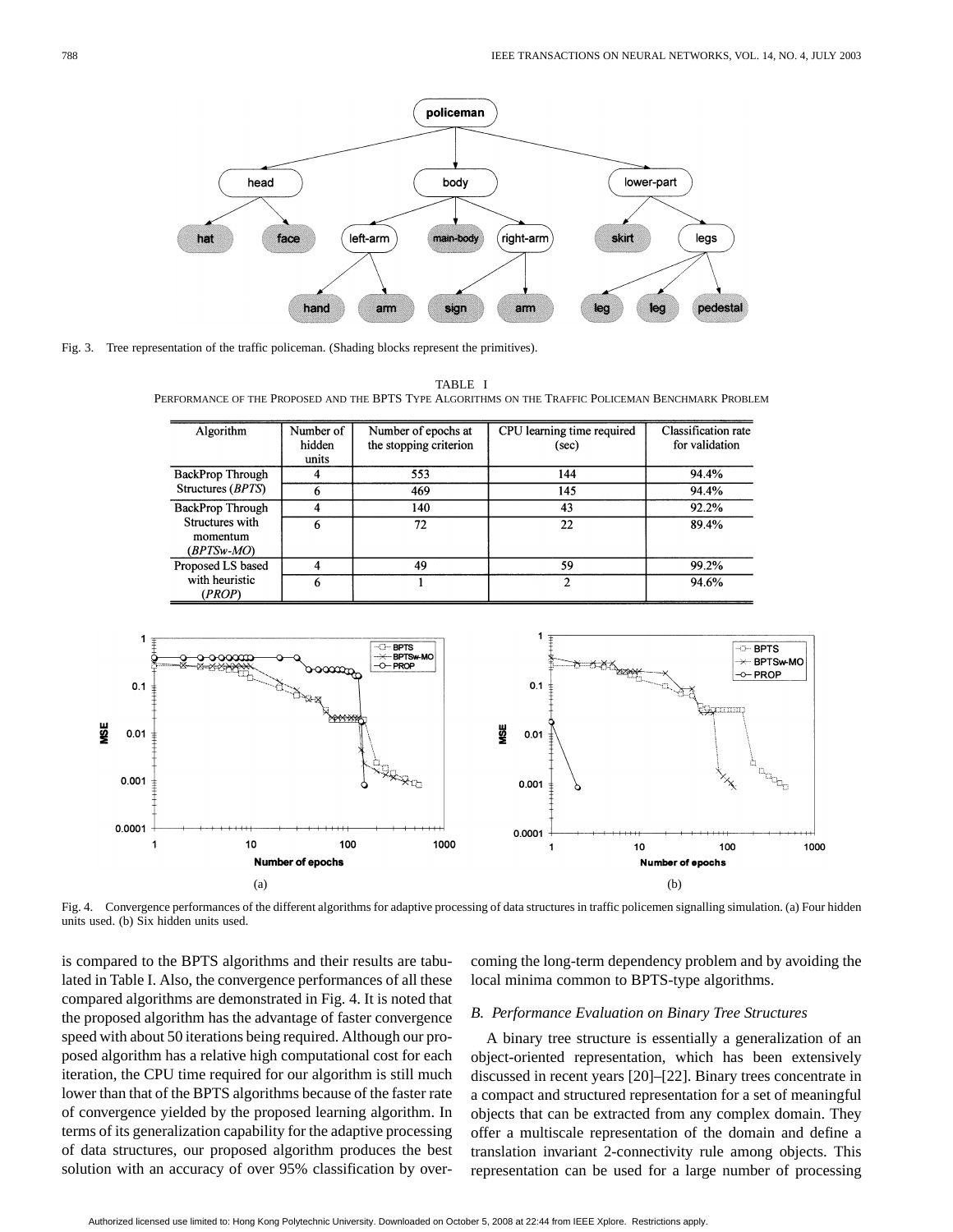

Fig. 5. Binary tree structure. (a) An example of n-level binary tree. (b) A single node representation in the binary tree.



Fig. 6. Comparison results in computational demand of the different algorithms for adaptive processing of data structures in full binary tree structures. (a) Floating-point operation per iteration versus binary tree level. (b) CPU time taken versus binary tree level.

goals such as filtering, segmentation, information retrieval, and visual browsing. An example of a full binary tree is shown in Fig. 5(a). The figure illustrates graphically a full binary tree of level  $n$  with the maximum number of children for each node being equal to two. In an oriented tree, we will name one child the left child and the other the right child. It is known that there is a problem of long-term dependency if the tree is deep. In our experimental study, we generated full binary tree structures with different levels for performance evaluation. All nodes in the binary trees have two input attributes and two outputs. This node representation is shown in Fig. 5(b). These two attributes are generated by rounding-up values from a uniform random generator. In this simulation, we assume that each node performs a 6-bit parity checking. The desired outputs are either  $\begin{bmatrix} 1 & 0 \end{bmatrix}$  if odd parity is obtained or  $\begin{bmatrix} 0 & 1 \end{bmatrix}$  if even parity is obtained. Based on this representation, two classes can be produced at the root node which depend on the state of input attributes. It is very useful for evaluating algorithm performances and has been regarded as a challenging problem for the adaptive processing of data structures. The performance of our approach was compared with the BPTS algorithms, including the general BPTS, the BPTS with momentum term, and the BPTS integrated with our proposed heuristics. In all cases, 1000 samples were used for learning and other 1000 samples for testing. The results were averaged by running 50 trials independently and their classification rates are tabulated in Table II. It is noted that our proposed algorithm exhibits the

best solution with an average accuracy rate of 90% whereas the BPTS algorithm cannot achieve the similar performance even if it is integrated with a heuristic as what we have done to our improved algorithm. This suggests that simply using a heuristic cannot solve the problem. Experimental results show that significant high classification rates can be obtained by our approach for deep tree structures, indicating that the problem of long-term dependency has been overcome. Moreover, the CPU time taken for these tested algorithms shown in Fig. 6 indicates that our approach provides a faster convergence speed although it has higher computational complexity per iteration than the BPTS type algorithms. The ratio of the numbers of floating point operations (Flops) per iteration between the BPTS and our proposed algorithm is 1: 1.3 for a deep tree (up to seven levels) implementation.

# *C. Performance Evaluation on Natural Scene Classification*

Scene image content representation has been a popular research area in various images processing applications for the past few years. Most of the approaches represent the image content using only low-level visual features either globally or locally. It is noted that global features cannot characterize the image accurately; whereas, local features sometimes depend on error segmentation results. In our study, natural scene classification was performed by using a binary tree image representation method in which binary space partition (BSP) method [17], [18], [22], [23] was used to partition the image into subimages. The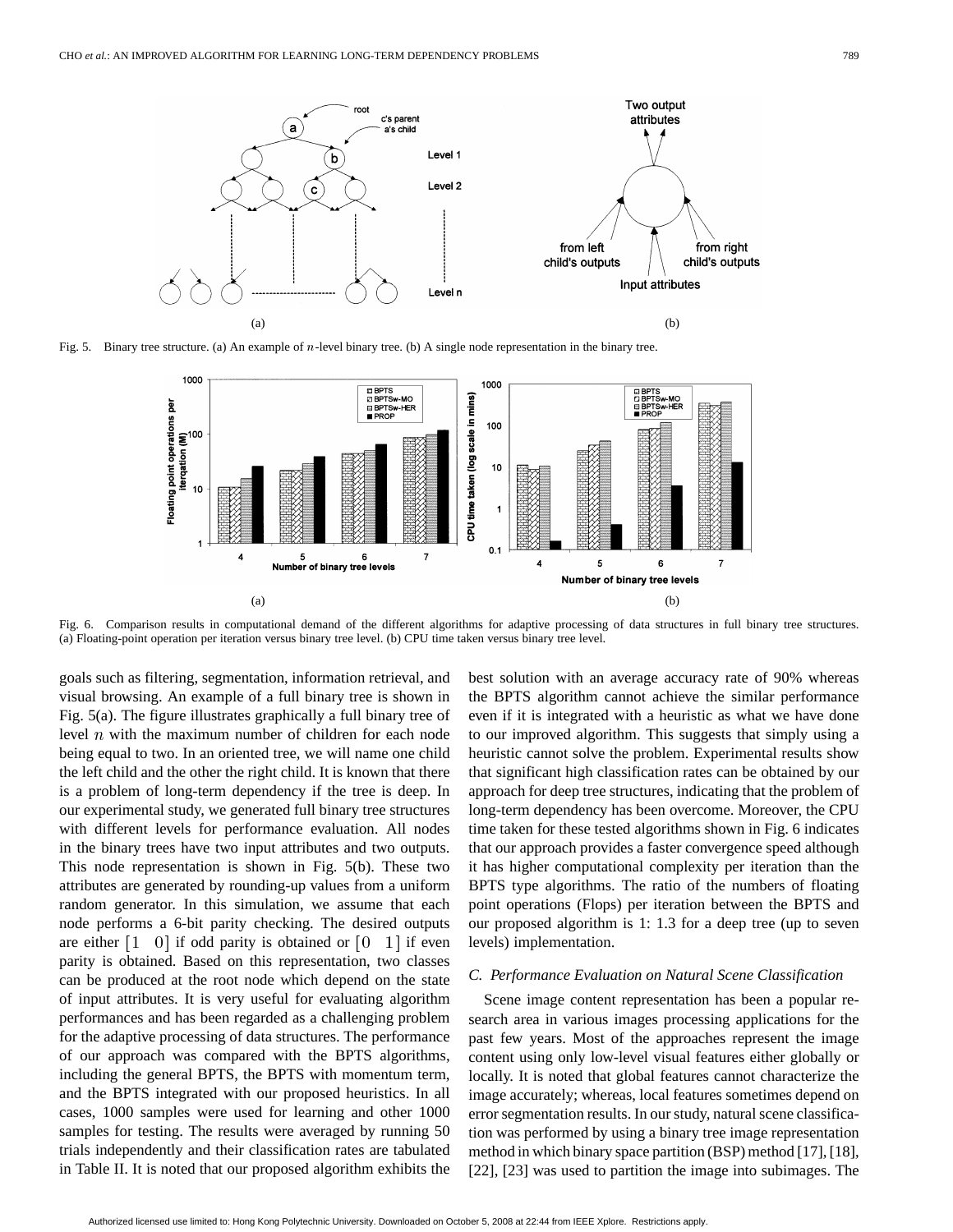| Full binary tree structure |                    |                                                                  | Classification rate           |                                     |
|----------------------------|--------------------|------------------------------------------------------------------|-------------------------------|-------------------------------------|
| Number of<br>levels $n$    | Total<br>number of | Algorithms                                                       | Learning set<br>Mean/Variance | <b>Testing set</b><br>Mean/Variance |
|                            | nodes              |                                                                  |                               |                                     |
| $\overline{\mathbf{4}}$    | 31                 | <b>BackProp Through Structures</b><br>(BPTS)                     | 85%/0.53%                     | 86%/0.98%                           |
|                            |                    | BackProp with momentum Through Structures<br>$(BPTSw-MO)$        | 82%/0.67%                     | 82.5%/1.01%                         |
|                            |                    | BackProp Through Structures with heuristic<br>(BPTSw-HER)        | 90%/0.94%                     | 90%/1.12%                           |
|                            |                    | Proposed LS based with heuristic<br>(PROP)                       | 93%/0.91%                     | 95%/1.05%                           |
| 5                          | 63                 | <b>BackProp Through Structures</b><br>(BPTS)                     | 78%/0.55%                     | 49%/0.98%                           |
|                            |                    | <b>BackProp with momentum Through Structures</b><br>$(BPTSw-MO)$ | 74%/0.71%                     | 69%/1.00%                           |
|                            |                    | BackProp Through Structures with heuristic<br>(BPTSw-HER)        | 85%/0.98%                     | 65%/1.16%                           |
|                            |                    | Proposed LS based with heuristic<br>(PROP)                       | 90%/0.62%                     | 89%/0.71%                           |
| 6                          | 127                | <b>BackProp Through Structures</b><br>(BPTS)                     | 76%/0.64%                     | 59%/1.01%                           |
|                            |                    | BackProp with momentum Through Structures<br>$(BPTSw-MO)$        | 79%/0.66%                     | 63%/1.00%                           |
|                            |                    | <b>BackProp Through Structures with heuristic</b><br>(BPTSw-HER) | 82%/0.88%                     | 64%/1.09%                           |
|                            |                    | Proposed LS based with heuristic<br>(PROP)                       | 90%/0.73%                     | 88%/0.77%                           |
| 7                          | 255                | <b>BackProp Through Structures</b><br>(BPTS)                     | 76%/0.77%                     | 51%/1.05%                           |
|                            |                    | BackProp with momentum Through Structures<br>$(BPTSw-MO)$        | 55%/0.81%                     | 45%/1.09%                           |
|                            |                    | BackProp Through Structures with heuristic<br>$(BPTSw-HER)$      | 78%/1.02%                     | 61%/1.19%                           |
|                            |                    | Proposed LS based with heuristic<br>(PROP)                       | 90%/0.84%                     | 91%/0.91%                           |

TABLE II CLASSIFICATION PERFORMANCES OF FULL BINARY TREE STRUCTURE REPRESENTATION

BSP partitions the desired image recursively by a straight line in a hierarchical manner. First, an arbitrarily oriented line is selected, based on an appropriate criterion, to partition the whole image into two subimages. Using the same or another criterion, two lines are selected to split the two subimages resulting from the first partition. This procedure is repeated until a terminating criterion is reached. The outcome of this recursive partitioning is a set of unpartitioned regions that are referred to as the cells of the segmented image, and a binary tree that is referred to as the BSP tree representation of that image. The root node of the tree represents the whole image and the frontier nodes represent the cells of the image. A nonfrontier node of the BSP tree is associated with a subimage that are further partitioned by a partitioning line into two subregions each of which is associated with a child node. Each node of the BSP tree representation may have one or more attributes that describe the characteristics of the image region.

This section reports the scene classification performance of our proposed learning algorithm of BSP tree structures. This tree representation based image classification was tested on 40 scenery views of seven different categories, namely, apartments, beaches, campuses, flowers, playgrounds, grass, and trees, in which there were around three–seven samples taken from different perspectives for each scenery view. Fig. 7 shows samples of the BSP partitioned images and their BSP tree representations for different scene images. Each image was represented by a BSP tree constructed based on the BSP line selection and seven visual features were extracted as the attributes for each node of the BSP tree. As can be seen in Fig. 7, different BSP trees are used to represent the different image contents. Basically, the attributes associated with the root node are the global features of the whole images and the attributes of the child nodes characterize the local features of the subregions or objects. In our work, seven visual features including four color attributes, two texture attributes, and one area attribute contibuting to the image content were extracted. The color attributes include the number of quantized colors as well as the percentages of the three most dominant colors in the RGB color space. The average pixel value and the variance of the region pixels are used to roughly characterize the texture of the image region. The area of the partitioned region is used to provide some cue about the region or object. For our investigation in scene classification, a learning tree-structure set and a validation tree-structure set of each scenery image were generated. Each scenery image was used to generate four different trees by setting slightly different thresholds. Thus, there are 600 BSP trees for learning and another six hundred trees for validation. In the adaptive processing of data structures, a 7–10-7 neural network was used for our scene classification problem. The initialization is performed by setting the parameters  $(A, B, C, and D)$  of the network ran-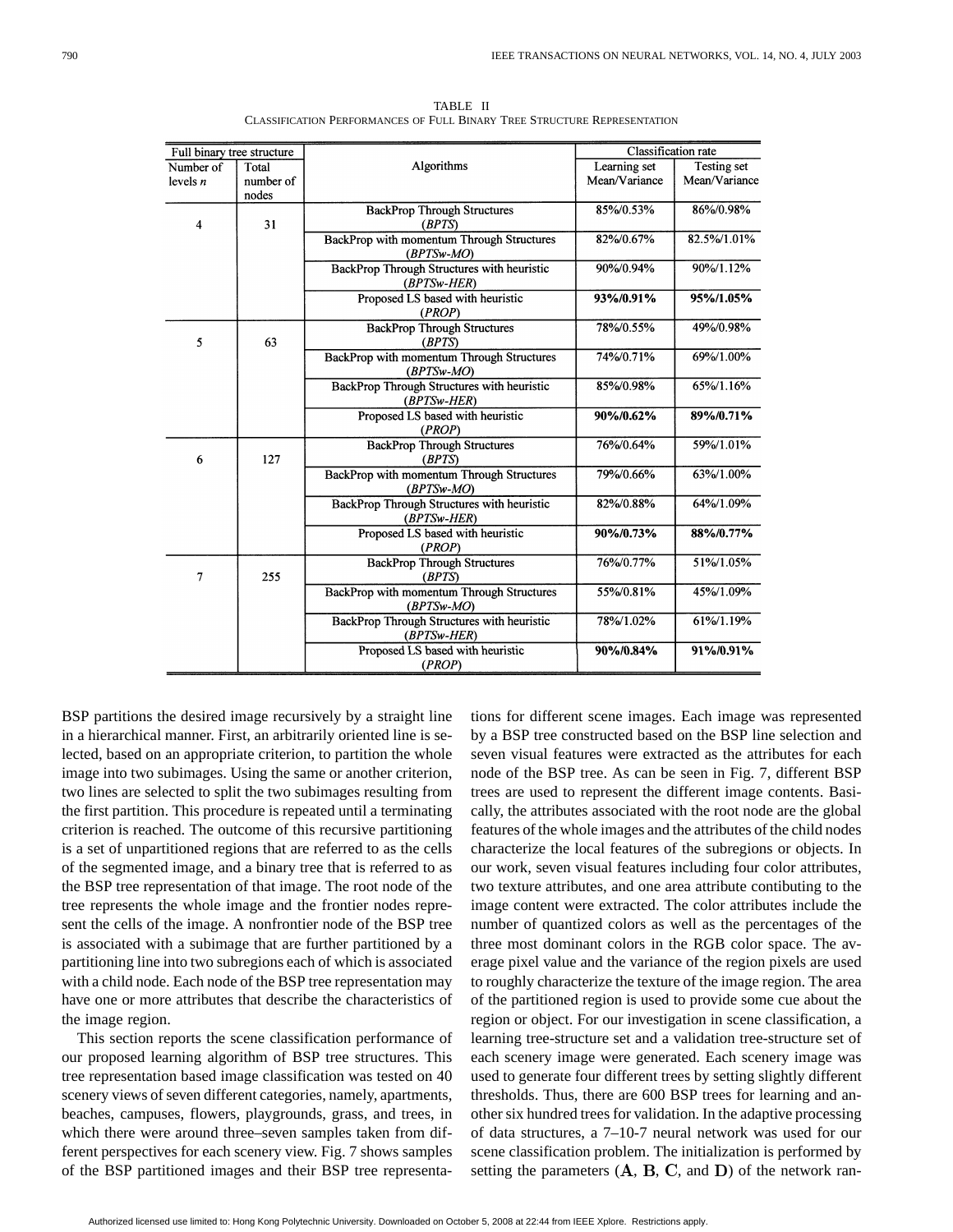

Fig. 7. Samples of natural scene images and their corresponding partitioned images and BSP trees. From top to bottom: apartments, beaches, campuses, playgrounds, flowers, grass, and trees. From left to right: Original images, the BSP segmented regions and the BSP trees. A dark node denotes a frontier (leaf) node of the trees.

domly in the range of  $-1$  to 1.0 with a uniform distribution. The performance of our proposed algorithm for learning BSP tree structures is compared with the conventional neural-network classifier (feedforward type) using the backpropagation learning algorithm with a flat vector input converted from the tree representation, and the BPTS type algorithms.

In our investigation, a flat vector was constructed from each tree structure pattern by arranging the attributes of all nodes in the tree in sequence in the left-to-right and top-to-bottom order. A single-hidden-layer feedforward neural network was trained for scene classification using flat-vector patterns. The sequential mapping from the tree structure to the flat vector is, however, necessary to break some regularities inherently associated with the data structures, which will yield a poor generalization. This is the main motivation for developing an improved algorithm for the adaptive processing of data structures, which is able to classify structural information and to perform automatic inferring or learning for structural representations. Experimental results show that the classification performance of our proposed approach based on the adaptive processing of BSP tree structures outperforms the neural network classifier with the sequential representation. Moreover, since the number of nodes grows exponentially with the depth of the tree, a large number of parameters need to be learned for the sequential mapping by the neural-network classifier, which makes learning difficult and inefficient. Fig. 8(a) and (b) illustrates, respectively, the exponential increases in the number of learning parameters as well as an extremely high computational complexity (i.e., the number of floating point operations) for the neural-network classifier with sequential representation. On the contrary, a constant number of learning parameters and less floating-point operations (slightly more floating-point operations for a shallow tree) are required for the adaptive processing of the BSP structural representation. On the other hand, the scene classification performance of our proposed algorithm compares favorably with the general BPTS algorithms and the neural-network classifier. Encouraged results were obtained by the improved algorithm because the long-term dependency problems encountered by the BSP tree structural processing could be eliminated. To test whether the heuristic we added in our algorithm played a vital role, our proposed heuristic strategy is also integrated with the BPTS learning algorithm in this BSP scene classification. The resulting algorithm is called BPTSw-HER. Their performances are compared as shown in Fig. 9. It is noted that there is no significant improvement in the BPTS approach if only the heuristic strategy is applied. Overall classification accuracy rate is over 85% obtained by our proposed algorithm, whereas about 70% accuracy was obtained by BPTS type algorithms on the adaptive processing of BSP tree structures. Compared with the BPTS type algorithms and the neural-network classifier, our proposed algorithm exhibits consistently better performance over different image categories (especially for the categories of Flowers and Trees).

# VI. CONCLUSION

In this paper, we present an improved algorithm for overcoming the problems of long-term dependency and slow convergence speed encountered in the BPTS-type algorithms in the adaptive processing of data structures. The rate of convergence is spectacular in our proposed algorithm because of the characteristic of fast convergence of the least squares method that we adopted for parameter optimization. Since the free learning parameters of the node representation in the tree are optimized in the layer-by-layer fashion, the total gradient information is not affected by the number of levels in tree structures. As a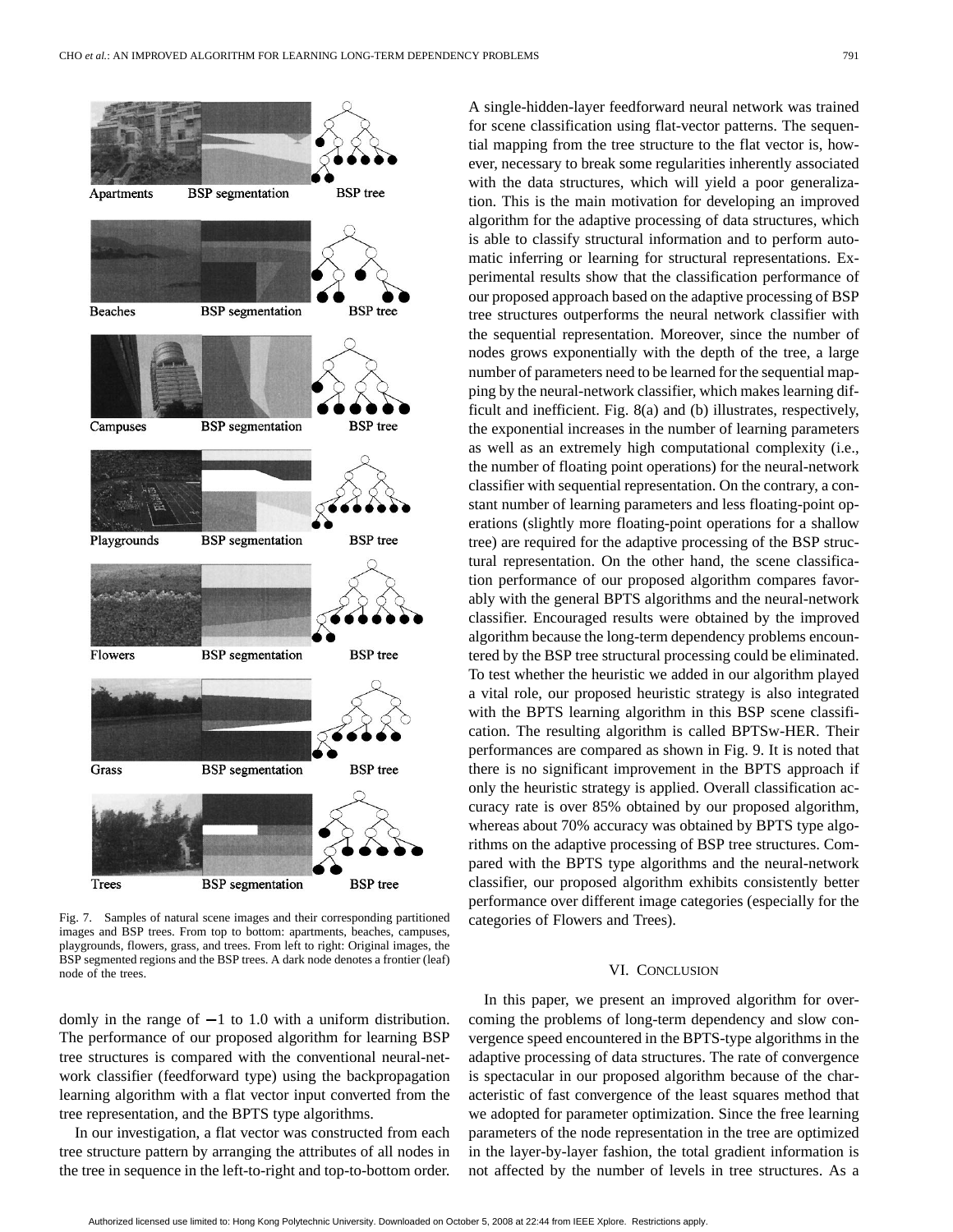

Fig. 8. Comparison of the scene classification performance between the sequential and structural representations. (a) Number of learning parameters used versus the depth of the BSP tree. (b) Computational complexity in the number of floating-point operations versus the depth of the BSP tree.



Fig. 9. Comparison of the scene classification performance by different approaches for seven categories of scene images.

result, the effect of gradient vanishing is insignificant so as to avoid the long-term dependency problem. We have also integrated a heuristic strategy in our algorithm to avoid the training stuck in local minima. Encouraging results are achieved by our proposed algorithm on three classification tasks we tested, including a synthesized policeman signaling problem, the parity checking of full binary tree structures, and scene classification from color images. Our improved algorithm outperforms BPTS type algorithms in the adaptive processing of data structures. Compared with a neural-network classifier with the flat vector input, our approach for processing data structures directly also shows much better results.

## ACKNOWLEDGMENT

The authors would like to thank the anonymous reviewers for their valuable comments.

## **REFERENCES**

- [1] A. C. Tsoi, "Adaptive Processing of Data Structure: An Expository Overview and Comments," Faculty Informatics, Univ. Wollongong, Wollongong, Australia, 1998.
- [2] , "Gradient based learning methods," in *Adaptive Processing of Sequences and Data Structures*, C. L. Giles and M. Gori, Eds. New York: Springer-Verlag, 1998, pp. 27–62.
- [3] B. Hammer, *Learning with Recurrent Neural Networks*. New York: Springler-Verlag, 2000, vol. 254, Springer Lecture Notes in Control and Information Sciences.
- [4] A. Sperduti and A. Starita, "Supervised neural networks for classification of structures," *IEEE Trans. Neural Networks*, vol. 8, pp. 714–735, May 1997.
- [5] C. Goller and A. Kuchler, "Learning task-dependent distributed representations by back-propagation through structure," in *Proc. IEEE Int. Conf. Neural Networks*, 1996, pp. 347–352.
- [6] P. Frasconi, M. Gori, and A. Sperduti, "A general framework for adaptive processing of data structures," *IEEE Trans. Neural Networks*, vol. 9, pp. 768–785, Sept. 1998.
- [7] C. L. Giles and M. Gori, *Adaptive Processing of Sequences and Data Structures*. New York: Springer-Verlag, 1998.
- [8] P. Fraconi, M. Gori, A. Kuchler, and A. Sperduti, "From sequences to data structures: Theory and applications," in *A Field Guild to Dynamical Recurrent Networks*, J. Kolen and S. Kremer, Eds. New York: IEEE Press, 2001, ch. 19, pp. 351–374.
- [9] D. E. Rumelhart and J. L. McClelland, *Parallel Distributed Processing: Explorations in the Microstructure of Cognition*. Cambridge, MA: MIT Press, 1986.
- [10] M. Gori and A. Tesi, "On the problem of local minima in backpropagation," *IEEE Trans. Pattern Anal. Machine Intell.*, vol. 14, pp. 76–86, Jan. 1992.
- [11] Y. Bengio, P. Simard, and P. Frasconi, "Learning long-term dependencies with gradient descent is difficult," *IEEE Trans. Neural Networks*, vol. 5, pp. 157–166, Mar. 1994.
- [12] S. Hochreiter and J. Schmidhuber, "Long short-term memory," *Neural Comput.*, vol. 9, no. 8, pp. 1735–80, 1997.
- [13] R. Battiti and G. Tecchiolli, "Training neural nets with the reactive tabu search," *IEEE Trans. Neural Networks*, vol. 6, pp. 1185–1200, Sept. 1995.
- [14] Y. Shang and B. W. Wah, "Global optimization for neural network training," *IEEE Computer*, vol. 29, pp. 45–54, Mar. 1996.
- [15] S. Y. Cho and T. W. S. Chow, "A layer-by-layer least squares based recurrent networks: Stalling and escape," *Neural Processing Lett.*, vol. 7, no. 1, pp. 15–25, Feb. 1998.
- [16] S. Y. Cho and T. W. S. Cho, "Training multilayer neural networks using fast global learning algorithm – Least squares and penalized optimization methods," *Neurocomput.*, vol. 25, pp. 115–131, 1999.
- [17] Z. Wang, Z. Chi, D. Feng, and S. Y. Cho, "Adaptive processing of treestructure image representation," in *Proc. 2nd IEEE Pacific-Rim Conf. Multimedia (PCM2001)*, Oct. 2001, pp. 989–995.
- [18] S. Y. Cho, Z. Chi, and W. C. Siu, "Image classification with adaptive processing of BSP image representation," presented at the *ICSP2002*.
- [19] B. Hammer and V. Sperschneider, "Neural networks can approximate mappings on structured objects," presented at the Proc. 2nd Int. Conf. Computational Intelligence Neuroscience, 1997.
- [20] Y. Bengio and P. Frasconi, "Input-output HMMs for sequence processing," *IEEE Trans. Neural Networks*, vol. 7, pp. 1231–49, Sept. 1996.
- [21] X. Wu, "Image coding by adaptive tree-structured segmentation," *IEEE Trans. Inform. Theory*, vol. 38, pp. 1755–1767, Nov. 1992.